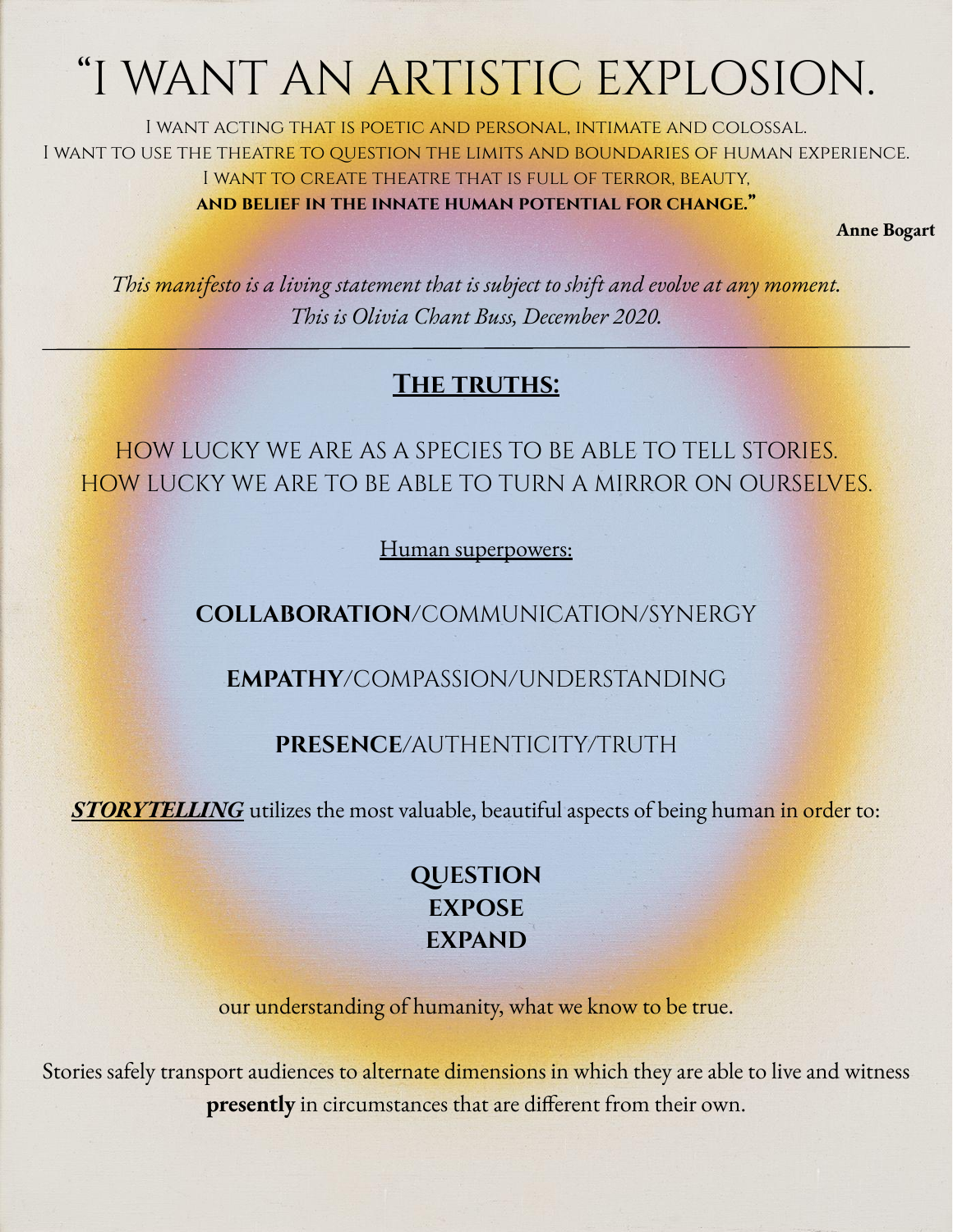Great art takes you out of yourself.

SOCIETY IS SLEEPWALKING, BLINDED BY EGO.

It's the same shit as always: Selfishness Greed Fear Possessiveness **Overindulgence** Dishonesty Willful Ignorance Resistance Violence

These things are rampant, conventional, and publicly endorsed. The more you are focused on yourself, the more these feelings and behaviors become habitual.

### GREAT ART TAKES YOU OUT OF YOURSELF.

That means putting you somewhere else. "YOU", your mind, your ego. It grows beyond what you know as yourself for a moment and lets in something new.

> **Storytellers have so much power.**  I believe this power must be used wisely and deliberately.

I do not believe storytelling should be propaganda. I also do not believe storytelling should be echo chambers.

**Everyone** has the right to stories. Stories change lives and worlds. **Stories must be as accessible to everyone as possible.**

This accessibility is not as much of an issue with television and film as it is with **theatre.**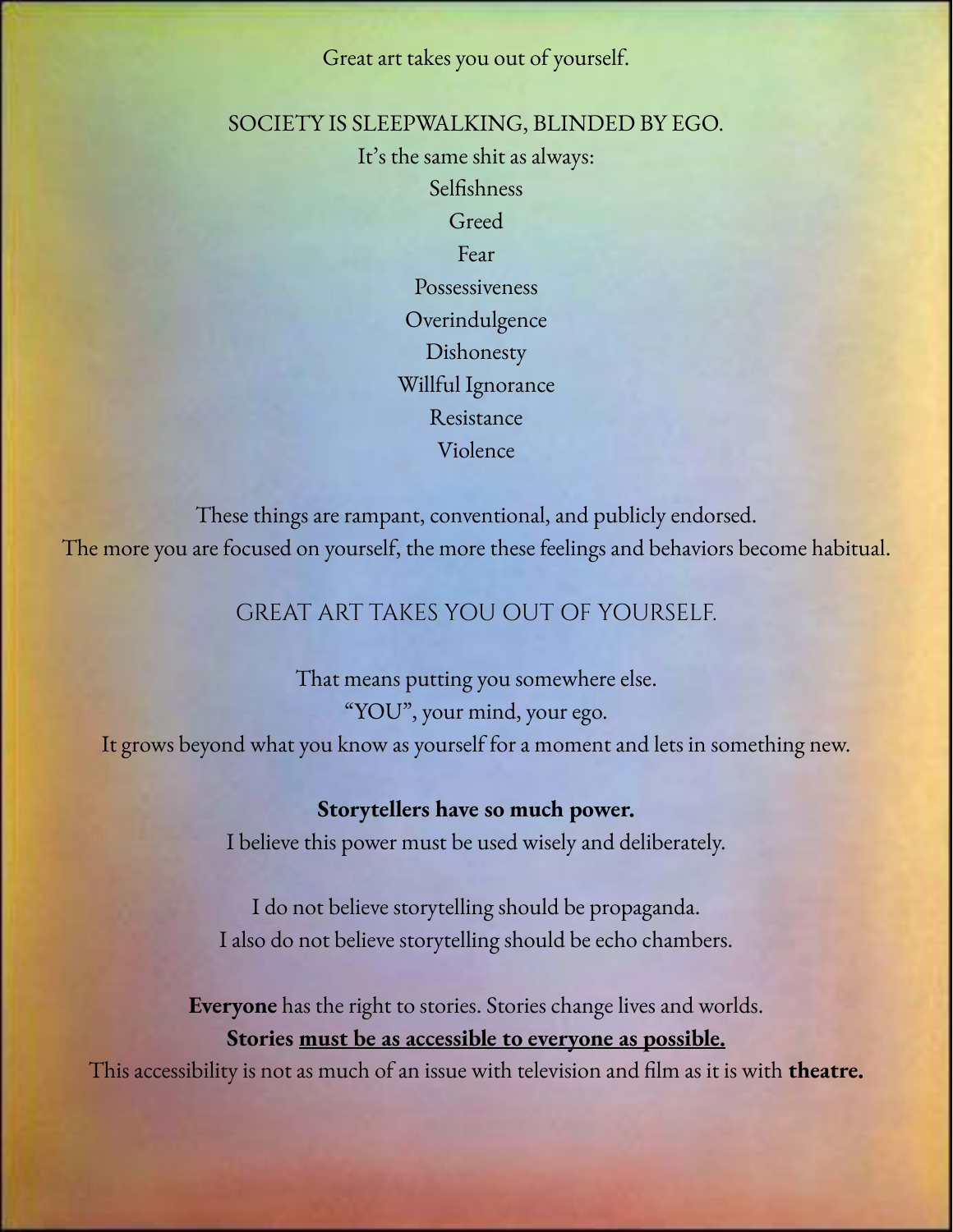# LIVE THEATRE HAS VALUABLE, SIGNIFICANT POWERS THAT TELEVISION AND FILM DO NOT AND NEVER WILL HAVE:

#### **COMMUNITY -**

gathering of people to witness event, humans crave community, you are not alone

#### **PRESENCE -**

you can't pause a play or look at your phone, you must pay attention, get out of yourself

#### **IMMEDIACY -**

live, vibrational relationship between performers and audience that both parties can *literally feel,*  especially regarding visceral emotions such as laughter or crying

#### **IMAGINATION -**

both performers and audience must suspend their disbelief and open themselves to the childlike ability to trust in something other than the reality they know

#### **SENSATION -**

opportunity for vivid exploration and provocation of the audience's physical senses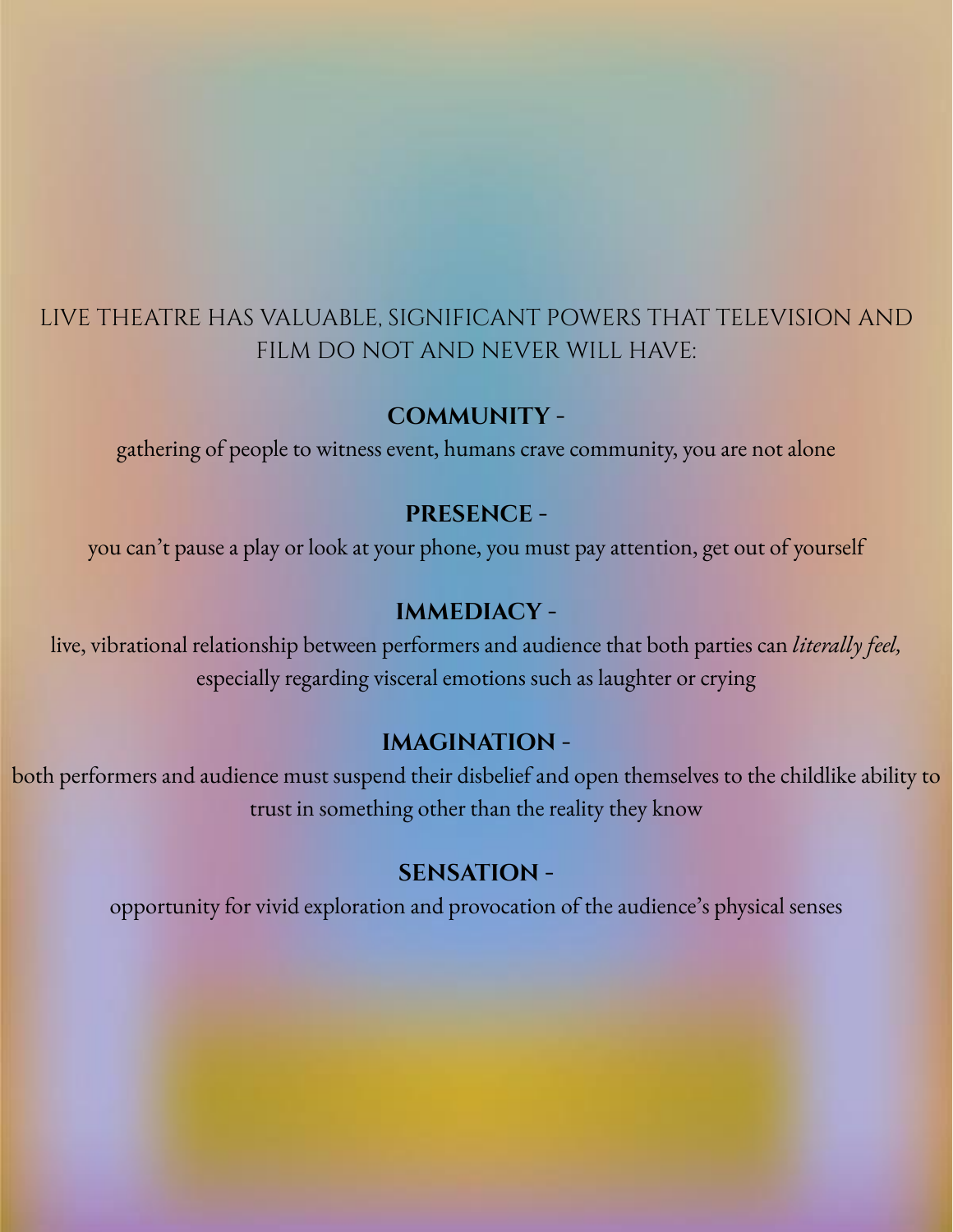#### **The problems:**

## THEATRE IS AN EXCEPTIONALLY INACCESSIBLE ART FORM. **THIS MUST BE CHANGED.**

This inaccessibility includes but is not limited to:

## **Lack of assistance, acceptance, and support for disabled audience members as well as representation of disabled people in theatre.**

(20% of the American population has a disability. Currently 95% of disabled characters are played by non-disabled actors.)

## **Ticket prices for theatrical performances are increasingly expensive, more expensive than any other form of storytelling**

(Average paid admission for a Broadway ticket in 2017-18 was \$123.07. Average paid admission for non profit theatre tickets in 2018 was \$41.19. Netflix is \$9, a movie ticket is \$10.)

**The vast majority of theatrical institutions across the country are run by white people, employ mostly white people, and curate their performances for white audiences. The industry was built upon white supremicist ideals and continues to deprioritize and exploit BIPOC artists, their work, and their communities.**

(In just New York in 2017-18, 80% of writers and 85.5% of directors were white. White actors continue to be the only race to be overrepresented by almost double their respective population size, occupying 66.4% of roles on Broadway and 60.1% on nonprofit stages. [We See You White American Theatre statement](https://www.weseeyouwat.com/) [August Wilson's "The Ground on Which I Stand"](https://www.americantheatre.org/2016/06/20/the-ground-on-which-i-stand/))

MAINSTREAM STORYTELLERS HAVE ALIGNED THEIR INTERESTS, ETHICS, AND BEHAVIORS WITH THE UNDERLYING UNIVERSAL PRESENCE OF WHITE SUPREMACY, AND HAVE THEREFORE **CORRUPTED THEIR OWN ART FORM.** 

In the words of Bread and Puppet's "Why Cheap Art" Manifesto:

PEOPLE have been THINKING too long that ART is a PRIVILEGE of the MUSEUMS & the RICH. ART IS NOT BUSINESS! It does not belong to banks & fancy investors ART IS FOOD. You cant EAT it BUT it FEEDS you. ART has to be CHEAP & available to **EVERYBODY**. It needs to be EVERYWHERE because it is the INSIDE of the WORLD.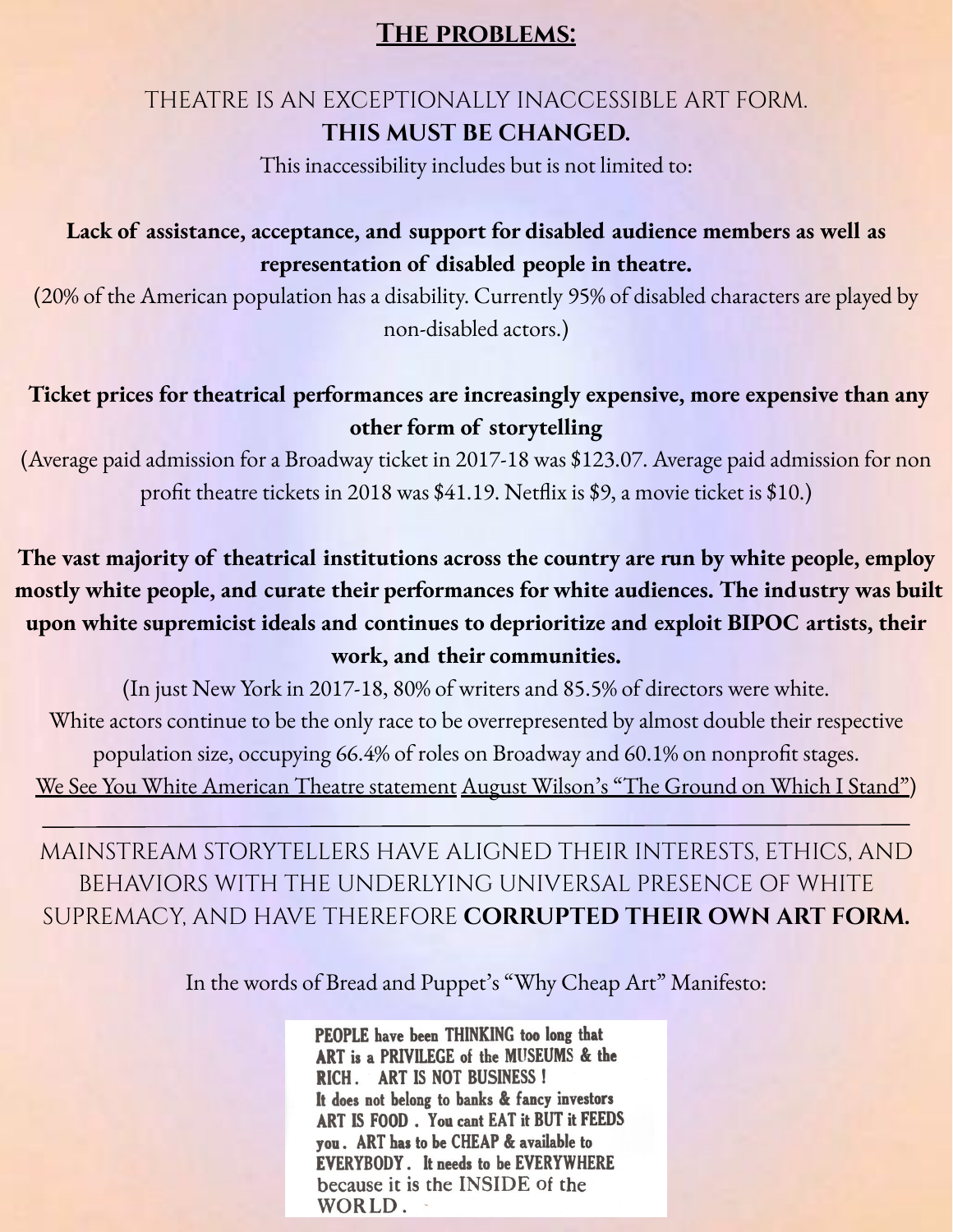#### **The plan of action:**

No more bullshit.

I am a storyteller because I believe, more than anything else, in the innate power of EVERYONE'S VOICE.

# **COLLABORATION, EMPATHY, PRESENCE.**

It is my responsibility to use these superpowers as tools to make profound works of art which, by nature, lift voices different from my own,

and bring those works of art to the people who need to see them.

As a director, producer, and writer, I plan to

#### **experiment** with, **innovate**, and **revolutionize** this art form.

As theatre reemerges in the next few years, we have an incredible and rare opportunity to break through the boundaries of what we've known and accepted.

We have the opportunity to bring theatre to anyone and everyone,

publicize, advertise, spread, and use the "Social Dilemma" to our advantage,

Wake people up. Feel together.

Be diligent, intentional, surprising, unpredictable, radical.

CREATE PIECES THAT ARE LIKE DREAMS.

CREATE PIECES WITH A LIFE PULSE,

a flow of familiar energy,

# **EXPANSION, CONTRACTION.**

Breath.

ENTERTAIN. CAUSE RAUCOUS LAUGHTER. CONFUSE. HARMONIZE. QUESTION. EXPOSE. EXPAND.